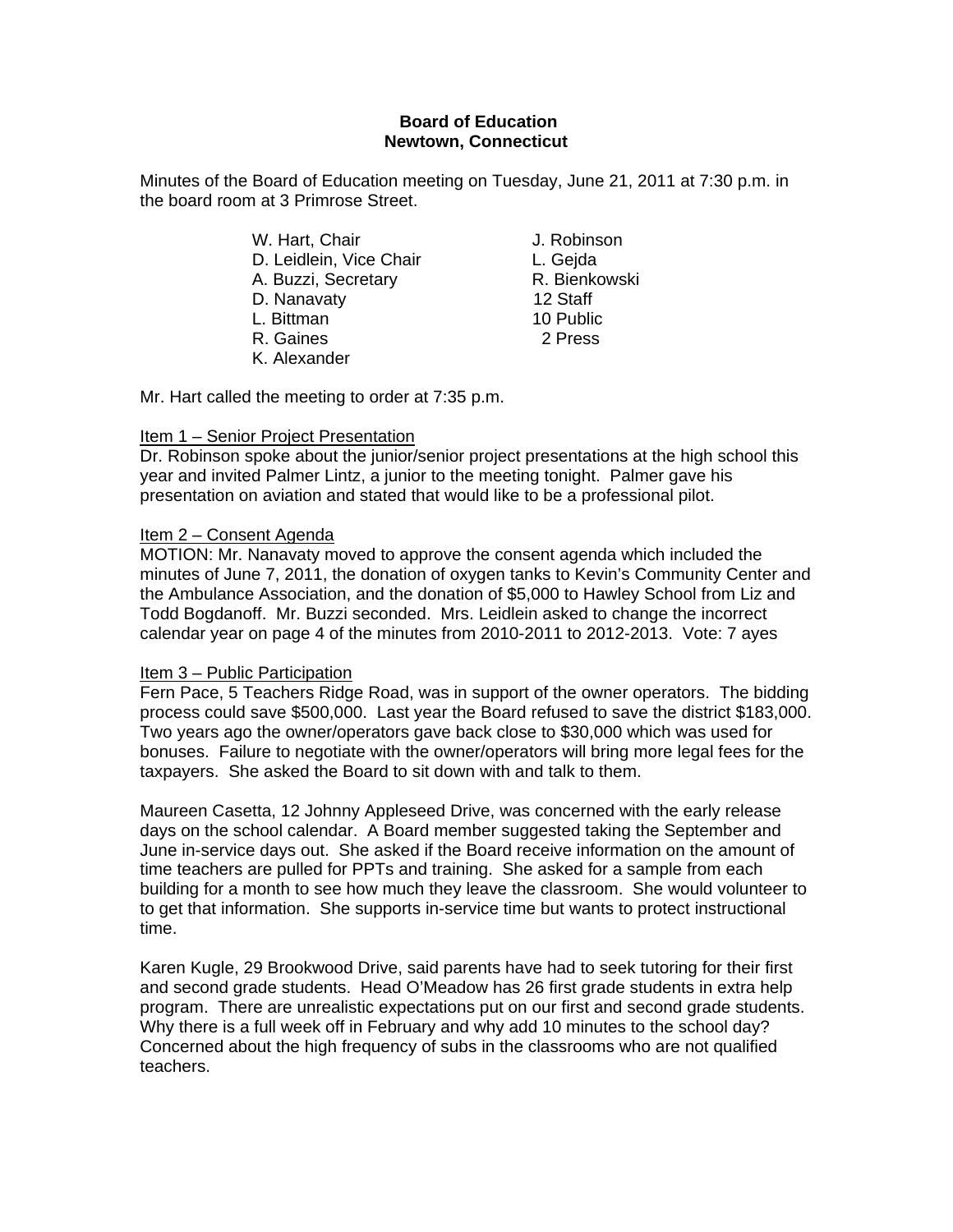| <b>Board of Education</b> |  |
|---------------------------|--|
|---------------------------|--|

Laura Roche, 41 Cobblers Mill Road, spoke about the Reed School schedule with only 139 full days out of the school year. With 43 shortened days it comes down to 129 full days. Reed lost 18 hours of reading instructional time this year. Teachers are struggling to get through the curriculum. The administration should protect and monitor instructional time and have time limits on assemblies. She asked for a better balance in the school calendar.

Kinga Walsh, 21 Horseshoe Ridge Road, suggested moving the January early release day to another week that month and remove the one in June. She asked to have the Board discuss how many early release days are needed and what the benefits are to the students. She expressed concern about cutting the EAs.

## Item 4 – Reports

Mr. Buzzi said the Board received correspondence from Betsy Rickers, two from Chris Gardner, Chris Lyddy, Chuck and Judy Dubois, Dawn Kornhaus, Khristine Feda, two from Fran Maturo, Jane Long, Jill Beaudry, Karen Bobowick, Kathy Meyer, Keith and Barb Baron, three from Kinga Walsh, Laura Main, Laura Roche, Pam Kohn and Robin Fitzgerald.

Chair Report: Mr. Hart spoke about the high school dedication. The special education advisory board met regarding the need to make the process easier for the parents. The owner/operators have made a complaint to the labor board.

#### Superintendent's Report:

Dr. Robinson spoke to the number of functions at the end of the year. The high school graduation is June 22 at 6:00 p.m. at Wesconn and the middle school moving up ceremony is June 23 at 6:00 p.m. at Wesconn.

Mr. Buzzi said the policy committee was asked to meet with the Board of Finance before going forward with the transfer policy.

MOTION: Mr. Buzzi moved to approve the financial report for the month ending May 31, 2011. Mrs. Bittman seconded. Vote: 7 ayes

## Financial Report:

Mr. Bienkowski went over the financial report. Schools were instructed to stop all purchases by May 13. The main changes include an increase in salaries of \$53,000 due to encumbrance adjustments and administrative transfers to cover tutoring requirements and custodial vacancies. There was a \$39,000 increase in legal expenses. There was a decrease of \$13,000 for transportation costs because of one less school day. Supplies increased by \$58,000 for the inclusion of final purchase orders and better estimates for natural gas and electric. Today we received information that the excess cost grant is 77.85% which we previously estimated would be 80%.

Mr. Nanavaty's concerned that we should be looking to reduce the budget by more than the \$732,000 because next year we may face the possibly that we have overspent. Mr. Bienkowski feels we should leave it as it is because we are getting more than the 75% with the excess cost grant for special education. Vote: 7 ayes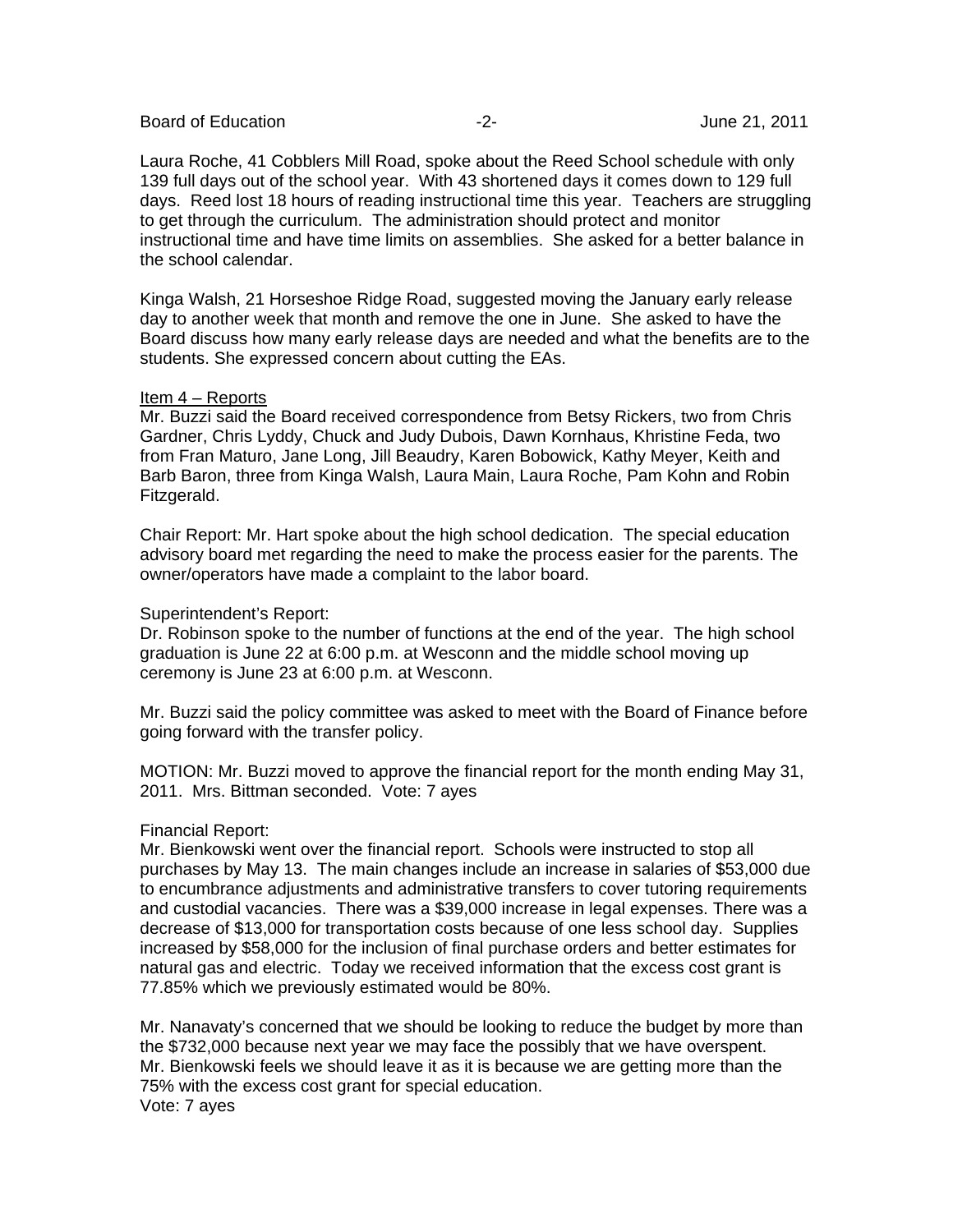Board of Education  $-3$ - 3- June 21, 2011

Mr. Bienkowski said that Fred Hurley worked with the CCM to bid out their electricity as their contract expires sooner than ours. They got a favorable price and asked for us to consider this. We had four bidders. Our current cost per kW is \$.08610 and bid cost is \$.07902. We will pay \$66,673 less for electricity with the new company, Direct Energy. We locked in for two years at this price which is lower than the Town's.

## Middle Gate School Report:

Chris Geissler, Pam Fagan and Judy Beers spoke about the goals of Middle Gate School. They have a shared leadership approach with an open door policy between teachers, staff and the community and provide professional development for the teachers with each teacher as a member of one active committee that meets monthly.

Mr. Nanavaty feels we are lucky to have Mr. Geissler who was praised by his former Superintendent in Fairfield. He asked about teachers being taken out for in-service time and if he has seen any improvement since the early release days began.

Mr. Geissler said regarding teachers being taken out of class, we do our best to not impact instructional time. Teachers sometimes give up their special time to observe another teacher or PPTs. Through the early release days the teachers talk more about a variety of things and implement information received from the PLCs.

## Item 6 – New Business

## Chartwells Contract:

Mr. Bienkowski stated that the program goes out to bid every five years. We issue a one year contract with the option for 4 one-year renewals. This will be the third year in the cycle. The base contract doesn't change so there is only an amendment. They are running the program for \$3,799 more this year with a profit of approximately \$40,000.

Mrs. Bittman asked the reasons for the profit this year.

Mr. Shields said we had some price increases and received \$40,000 in USDA funds used for a fresh produce program so we didn't have to use our funds for the purchases. He also adjusted labor in each school for a savings. We experienced an evening out between the facilities and tried to become more innovative and collaborated with the culinary department to create additional offerings which increased student and staff buying full meals.

Mr. Nanavaty noted they did not receive information about prices for next year as we had in the past. He asked about additional sales with the new cafeteria. Mr. Shields said we are about 1,000 meals more than last year. 14% of the meals are free and reduced. Our revenues increased primarily from the a la carte sales.

MOTION: Mr. Nanavaty moved that the Board of Education approve the one-year renewal of Chartwells agreement for the period July 1, 2011 to June 30, 2012. Mr. Buzzi seconded. Vote: 7 ayes

Item 5 – Old Business Middle School Roof Project: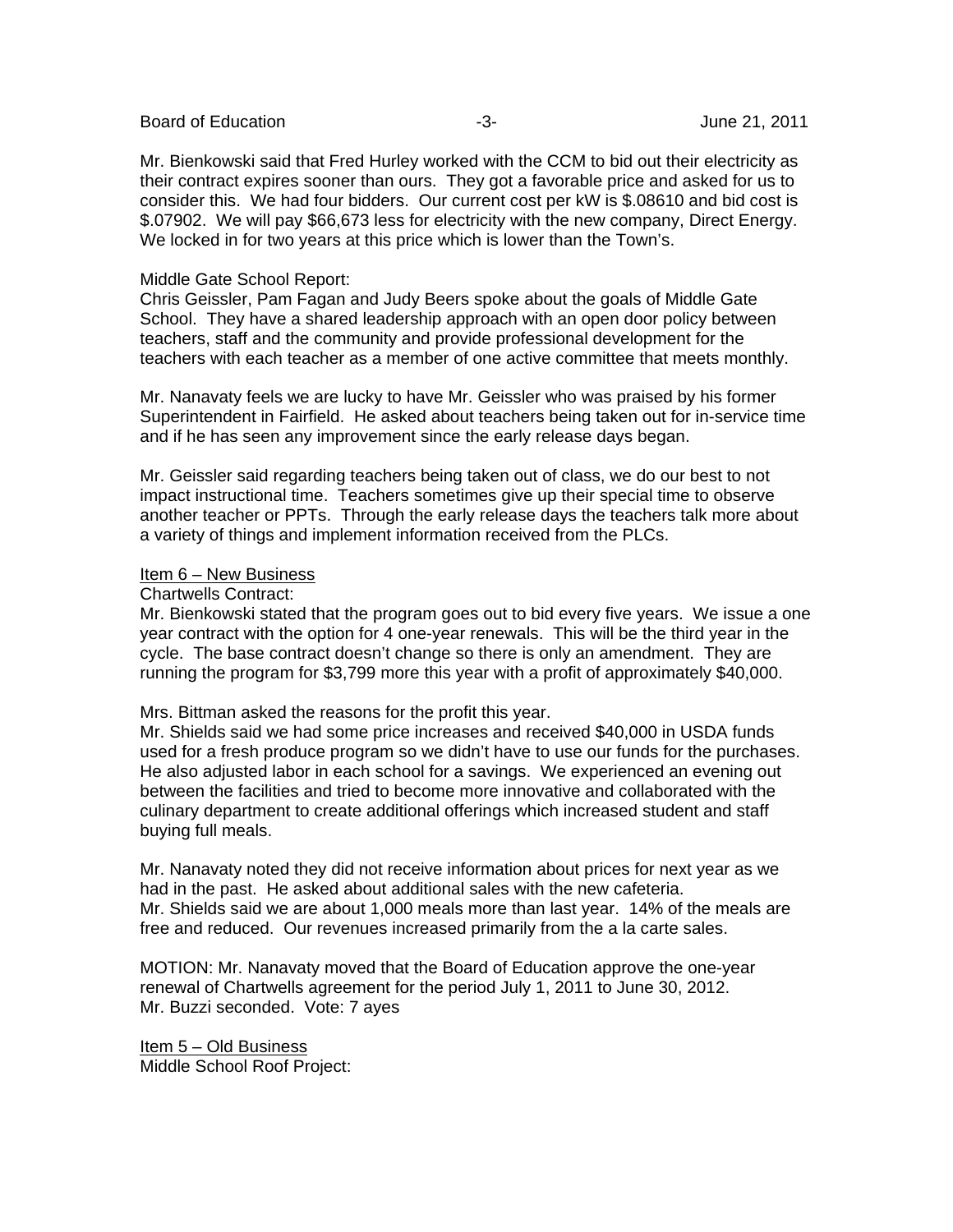Board of Education  $\overline{a}$  -4- Figure 21, 2011

Dr. Robinson referred to the special Board of Finance meeting with the Board of Selectman and Public Building and Site Commission this Thursday regarding the resolution for the middle school roof project. Mr. Nanavaty and Mr. Faiella will be attending also. The plan is that if this was signed off they were ready to start putting up scaffolding the middle school on Friday. With the decision not until Thursday night the resolution has to then go to the Legislative Council. The concern is how much of the alternates are added on. The concern is timing because there is no alternative to house 900 students if the middle school isn't ready.

2011-2012 Budget:

MOTION: Mr. Buzzi moved that the Board of education approve the adjustments to the 2011-2012 budget as presented. Mr. Nanavaty seconded.

Mrs. Leidlein is not in favor of cutting EAs because of the feedback from principals and parents. She provided a document with her adjustments.

MOTION: Mrs. Leidlein moved to amend the motion and eliminate the high school assistant principal position. Mrs. Bittman seconded.

Dr. Robinson said research does not validate that EAs increase the academic achievement of students. Certified teachers get better results with the students. Our lowest achieving students are working with EAs when the teachers should be working with them. We have a very high number of EAs for our student population.

Mrs. Bittman asked if we have staff to take that over.

Dr. Robinson said we would have to work that out but the best remediation is in the classroom, not being pulled out. These students miss out on the basic instruction when pulled out of their rooms. Special education and kindergarten EA positions will remain. EA seniority is looked at first and then the principal makes the decision of where needs are within the school.

Mr. Nanavaty said he didn't want to put in writing where our reductions would be. Mr. Alexander said we should make our decision on the information we have currently. He wanted to clarify the amendment to indicate it was to put the EAs back. Mr. Hart said we can't afford the high school assistant principal or all of the EAs.

Vote: Mr. Alexander-aye, Mr. Gaines-aye, Mrs. Bittman, nay, Mr. Nanavaty-nay, Mr. Buzzi-nay, Mrs. Leidlein, aye, Mr. Hart-aye. The motion passed 4 to 3.

MOTION: Mrs. Leidlein amended the motion to cut \$50,000 from electricity. Mrs. Bittman seconded.

Vote: Mr. Alexander-nay, Mr. Gaines-nay, Mrs. Bittman-nay, Mr. Nanavaty-nay, Mr. Buzzi-nay, Mrs. Leidlein-aye, Mr. Hart-nay The motion failed 6 to 1.

MOTION: Mrs. Leidlein amended the motion to reduce the budget allocation for oil by \$50,000. Mr. Alexander seconded. Vote: 7 nays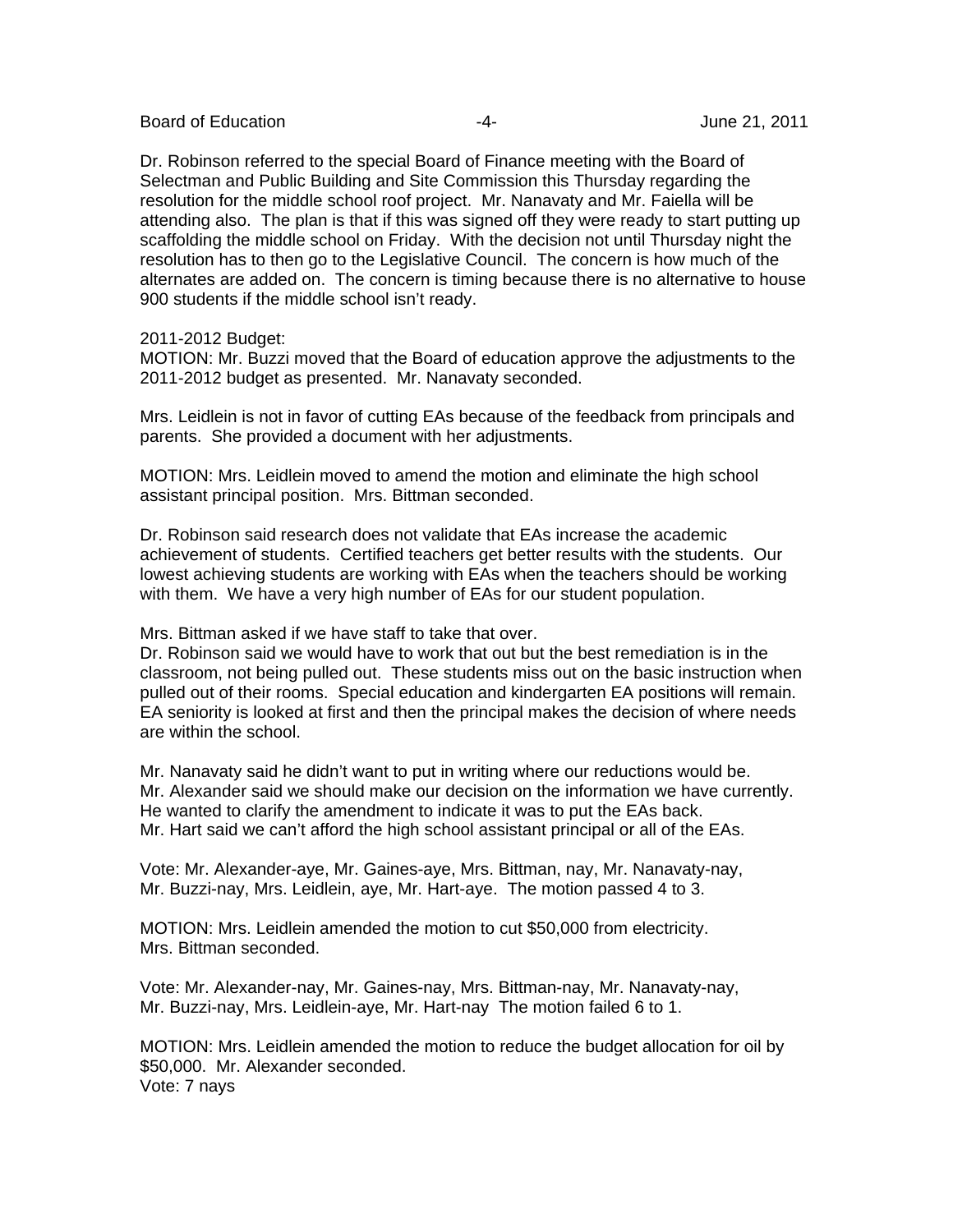Board of Education  $-5 -5-$  June 21, 2011

MOTION: Mrs. Leidlein moved to add \$123,323 to the EAs. Mr. Alexander seconded. Mr. Nanavaty said Dr. Robinson said we rely on EAs essentially to our detriment. By eliminating EAs we are not eliminating the learning capability of our students. We are just asking teachers to do their Board of Education responsibility. The EAs we are going to keep are valuable.

Mrs. Leidlein said some EAs are certified. Mr. Gaines said we are statistically bloated with EAs.

Mr. Nanavaty said to keep in mind our reduction is a dollar amount. Monies will be spread between the schools. The decisions may involve maintaining the current staff in different roles.

Mr. Buzzi said we could move the contingency into that. There are alternatives. We can move the money for the assistant principal into a line item and decide later where to use it.

Mr. Hart said having a contingency would be smart. He researched and said we have 52% more EAs than the average for our DRG.

Mr. Alexander said it would be good to have those numbers. Do the schools that have less EA's have more certified staff?

Mr. Hart said we are cutting \$85,000 which is 40% of the EAs.

Vote: Mr. Alexander-aye, Mr. Gaines-nay, Mrs. Bittman-nay, Mr. Nanavaty-nay, Mr. Buzzi-nay, Mrs. Leidlein-aye, Mr. Hart-nay The motion failed 5 to 2.

MOTION: Mr. Nanavaty moved to add the high school science teacher for \$57,256. Mr. Buzzi seconded.

Mr. Nanavaty said we are going to have to add teachers to the high school for the high school reform act and should add two teachers per year. We should add the science teacher.

Mr. Alexander agreed. Mrs. Leidlein preferred to the money back for the EAs. Mr. Buzzi would rather see us have the money to deal with it in the future.

Vote: Mr. Alexander-aye, Mr. Gaines-aye, Mrs. Bittman-nay, Mr. Nanavaty-aye, Mr. Buzzi-nay, Mrs. Leidlein-nay, Mr. Hart-nay The motion failed 4 to 3

MOTION: Mr. Buzzi moved to place \$123,323 in contingency. Mr. Gaines seconded. Mr. Hart was more comfortable changing the percentage for special education. Mrs. Leidlein was concerned because there was no policy on contingency.

Vote: Mr. Alexander-nay, Mr. Gaines-aye, Mrs. Bittman-aye, Mr. Nanavaty-nay, Mr. Buzzi-nay, Mrs. Leidlein-nay, Hart-nay The motion failed 6 to 2.

MOTION: Mr. Hart moved to put \$123, 323 into special education reimbursement and have the Director of Business make the percentage work. Mrs. Bittman seconded. Vote: Mr. Alexander-nay, Mr. Gaines-aye, Mrs. Bittman-aye, Mr. Nanavaty-nay, Mr. Buzzi-nay, Mrs. Leidlein-nay, Mr. Hart-aye The motion failed 4 to 3.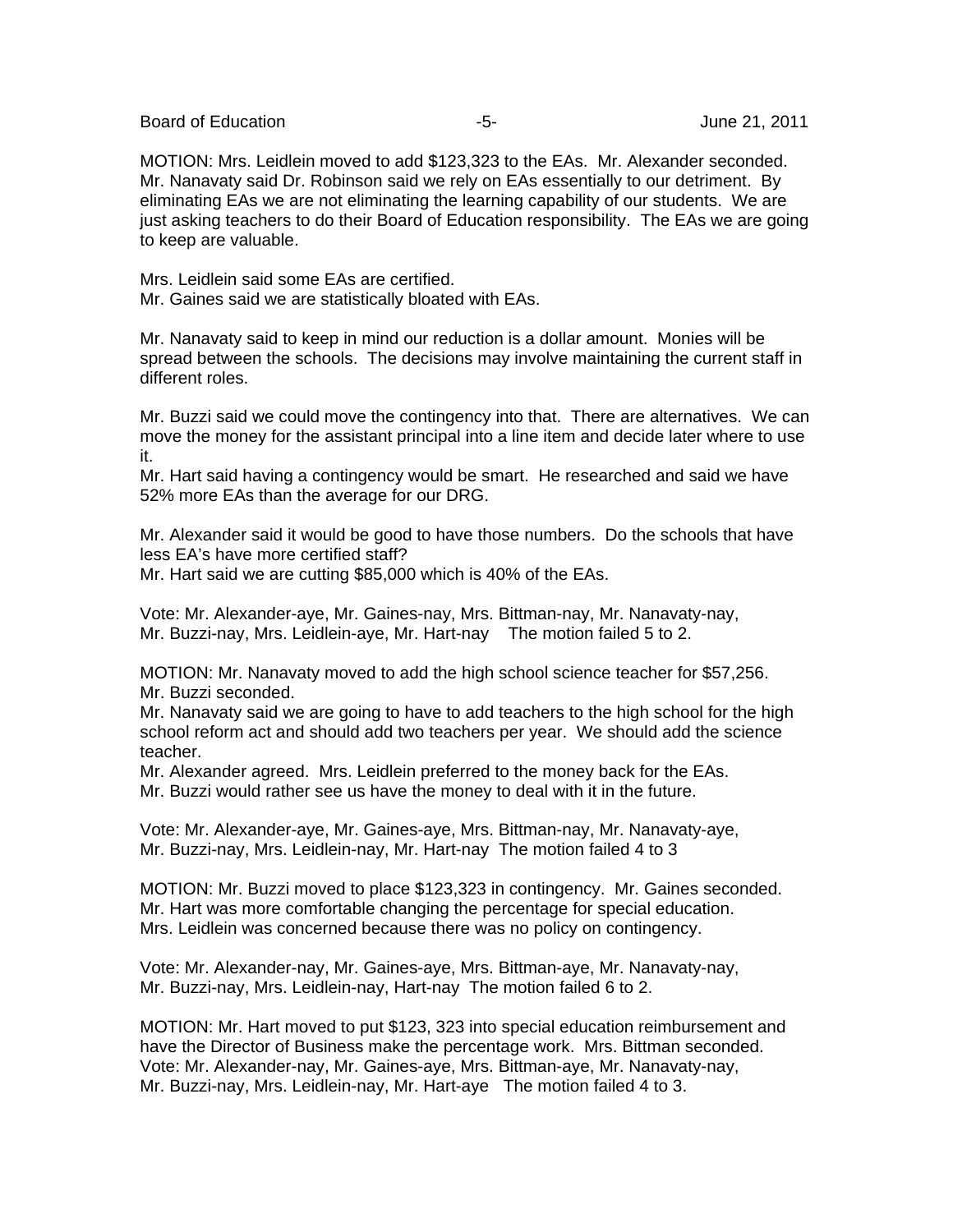Board of Education  $-6 -6-$  June 21, 2011

MOTION: Mr. Alexander moved to put \$50,000 back into the special education cost grant. Mr. Nanavaty seconded. Vote: Mr. Alexander-aye, Mr. Gaines-aye, Mrs. Bittmanaye, Mr. Nanavaty-aye, Mr. Buzzi-aye, Mrs. Leidlein-nay, Mr. Hart-nay The motion passed 5 to 2

MOTION: Mrs. Bittman moved to add back the high school science teacher for \$57, 256. Mr. Buzzi seconded.

Mrs. Bittman said the social studies teacher was first priority and second was science.

Vote: Mr. Alexander-aye, Mr. Gaines-aye, Mrs. Bittman-aye, Mr. Nanavaty-aye, Mr. Buzzi-nay, Mrs. Leidlein-nay, Mr. Hart-nay The motion passed 4 to 3.

Mr. Bienkowski said \$16,067 remained to be cut.

MOTION: Mr. Alexander moved to remove \$16,067 from plant operations and maintenance. Mrs. Leidlein seconded. Vote: Mr. Alexander-aye, Mr. Gaines, aye, Mrs. Bittman-aye, Mr. Nanavaty-aye, Mr. Buzzi-aye, Mrs. Leidlein-nay, Mr. Hart-aye The motion passed 6 to 1.

Vote on the main motion for the 2011-2012 budget: 6 ayes, 1 nay (Mrs. Leidlein)

MOTION: Mr. Nanavaty moved that the Board of Education grant permission to the Director of Business to make any minor technical adjustments and/or mathematical corrections necessary to the 2011-2012 adopted budget as a result of these changes. Mr. Gaines seconded. Vote: 7 ayes

MOTION: Mr. Nanavaty moved to approve the 2011-2012 revised school calendar. Mrs. Bittman seconded.

Mrs. Leidlein amended the motion as follows: move the early release day from January 6 to January 13 which leads into a long weekend, move the February 3 early release day to February 17 for a long weekend, eliminate the March 2 early release day because of conferences that month, move the May 4 early release day to May 25 for a long weekend, and move the June 1 early release day to June 12 or the second to last day of school and make June 13 a half day.

Mr. Buzzi moved to amend the motion to eliminate the June early release day.

Dr. Robinson stated that it would not educationally impact us to move January 6 to January 13 or February 3 to February 17 and eliminate March 2. It is problematic to move the days in May and June.

Mr. Buzzi moved to amend the motion to eliminate the June early release day. Mrs. Bittman commended Dr. Robinson for moving the early release days to Friday. The Board unanimously agreed on the amendment.

Vote: 7 ayes